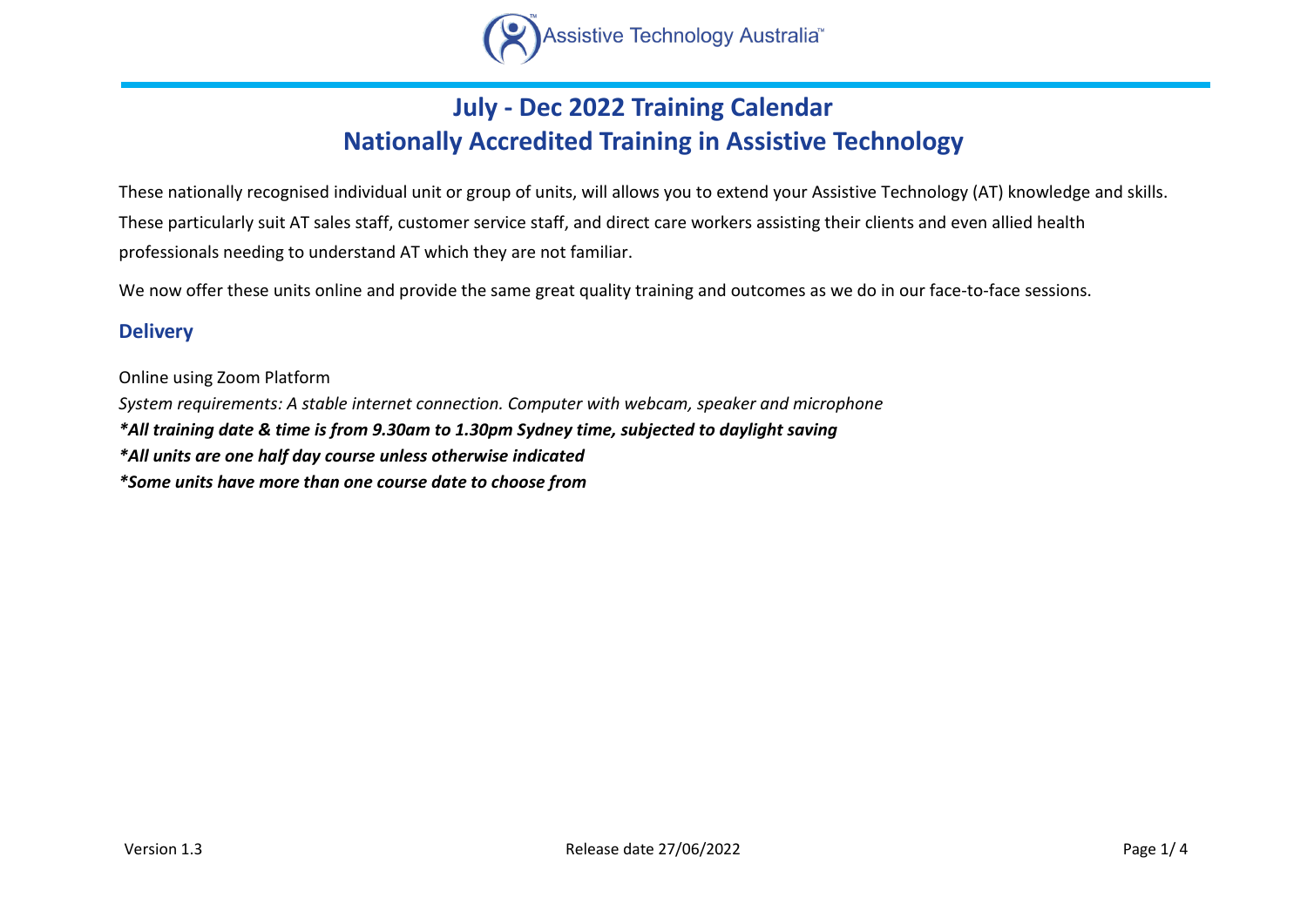

| <b>Unit</b>                                                                                                           | <b>Date</b>                         | <b>Time (Sydney</b><br>Time) |
|-----------------------------------------------------------------------------------------------------------------------|-------------------------------------|------------------------------|
| NAT10909001 - Provide expert advice and guidance on assistive<br>technology for communication                         | 4/07/2022 to 5/07/2022 - Mon & Tues | $9.30$ am $- 1.30$ pm        |
| NAT10909002 - Provide expert advice and guidance on walking and<br>mobility aids                                      | 6/07/2022 - Wed                     | $9.30$ am $- 1.30$ pm        |
| NAT10909003 - Provide expert advice and guidance on manual<br>wheelchairs                                             | 8/08/2022 to 9/08/2022 - Mon & Tues | $9.30$ am $- 1.30$ pm        |
| NAT10909004 - Provide expert advice and guidance on powered mobility<br>options                                       | 10/08/2022 - Wed                    | $9.30$ am $- 1.30$ pm        |
| NAT10909005 - Provide expert advice and guidance on assistive<br>technology for self-care activities                  | 5/09/2022 - Mon                     | $9.30$ am $- 1.30$ pm        |
| NAT10909006 - Provide expert advice and guidance on assistive<br>technology for lifting and transfer activities       | 06/09/2022 - Tues                   | $9.30$ am $- 1.30$ pm        |
| NAT10909007 - Provide expert advice and guidance on assistive<br>technology for transport                             | 7/09/2022 - Wed                     | $9.30$ am $- 1.30$ pm        |
| NAT10909008 - Provide expert advice and guidance on assistive<br>technology for daily living activities               | $4/10/2022$ - Tues                  | $9.30$ am $- 1.30$ pm        |
| NAT10909009 - Provide expert advice and guidance on assistive<br>technology for computer access and office activities | 5/10/2022 - Wed                     | $9.30$ am $- 1.30$ pm        |
| NAT10909010 - Provide expert advice and guidance on assistive<br>technology on pressure support surfaces              | 6/10/2022 - Thurs                   | $9.30$ am $- 1.30$ pm        |
| NAT10909011 - Provide expert advice and guidance on assistive<br>technology in the built environment                  | 7/11/2022 - Mon                     | $9.30$ am $- 1.30$ pm        |
| NAT10909012 - Provide expert advice and guidance on digital assistive<br>technology solutions                         | $8/11/2022$ - Tues                  | $9.30$ am $- 1.30$ pm        |
| NAT10909013 - Provide expert advice and guidance on assistive<br>technology for leisure activities                    | 9/11/2022 - Wed                     | $9.30$ am $- 1.30$ pm        |